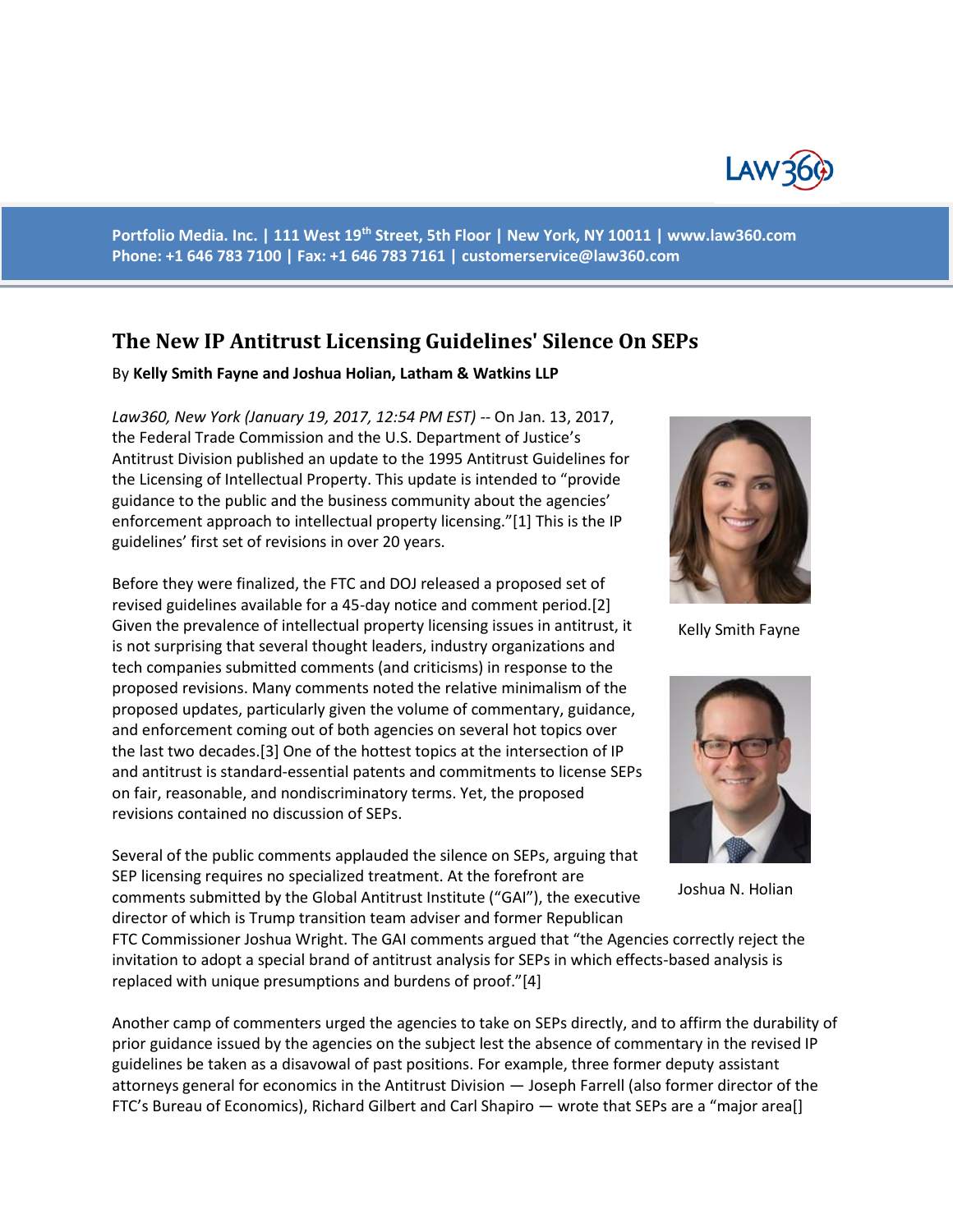where updated guidance ... is long overdue and would be very valuable to the business community and helpful to the courts."[5] They went on to express concern that "a revision of the Guidelines that ignores [SEPs] might be seen as a retreat from the Agencies' policy statements and enforcement actions in these areas."

Ultimately, the revised IP guidelines largely adopted the proposed revisions and as revised, the guidelines contain nothing specific on SEPs. In the article that follows, we examine submitted comments on the proposed revisions for additional insight into how industry participants and antitrust practitioners might interpret the silence.

## **Calls for Clarification**

Farrell, Gilbert and Shapiro identified SEPs as an important area for specific commentary in the revised IP guidelines:

The antitrust treatment of [SEPs] that patent owners have promised to license on reasonable terms is of great importance to the business community. ... Both the DOJ and the FTC have provided guidance on critical issues such as ex ante agreements regarding FRAND obligations, the pursuit of injunctions for alleged infringement of SEPs, the basis for calculating infringement damages for SEPs, and whether FRAND commitments travel with patent assignments.[6]

While Farrell, Gilbert and Shapiro recommended scrapping the proposed revisions and beginning again with a more complete revision, other proponents of commentary on SEPs suggested specific text revisions. The American Antitrust Institute, for example, suggested adding the following language:

The enforcement of an otherwise valid patent also may violate Section 2 of the Sherman Act or Section 5 of the FTC Act when it is in breach of a commitment made by the patentee. For example, the holder of a [SEP] may violate antitrust law when it enforces, or threatens to enforce, its SEP against an implementer of the standard in violation of the SEP-holder's commitment to license the patent on RAND (reasonable and non-discriminatory) terms.[7]

Several industry participants also recommended more specificity on SEP policy. For instance, Intel Corp. recommended that the following text be added to the discussion of unilateral refusals to deal:

[A]ntitrust liability for mere unilateral, unconditional refusals to license will not play a meaningful part in the Agencies' enforcement program. An obligation to deal may exist only where an intellectual property owner creates reasonable reliance interests in its promise to license competitors, but failed to fulfill its promise.[8]

Industry comments also asked the agencies to explicitly affirm past guidance on SEPs. A joint comment submitted by a group of tech companies that include Apple Inc., Cisco Systems Inc., Tesla Motors Inc., Intel and HP Inc. praised the agencies' prior guidance on the subject, which they characterized as recognizing (along with U.S. case law) that "SEP hold up is a real, documented and empirical problem; it raises serious competition issues and can interfere with the effective development and deployment of standardized technologies."[9] The joint tech company comment also stated that case law and prior agency guidance supports the principle that "SEP licensors subject to FRAND obligations should not refuse licenses or otherwise discriminate against certain types of implementers." Similarly, an industry association of small- and medium-sized application development companies ("The App Association") noted: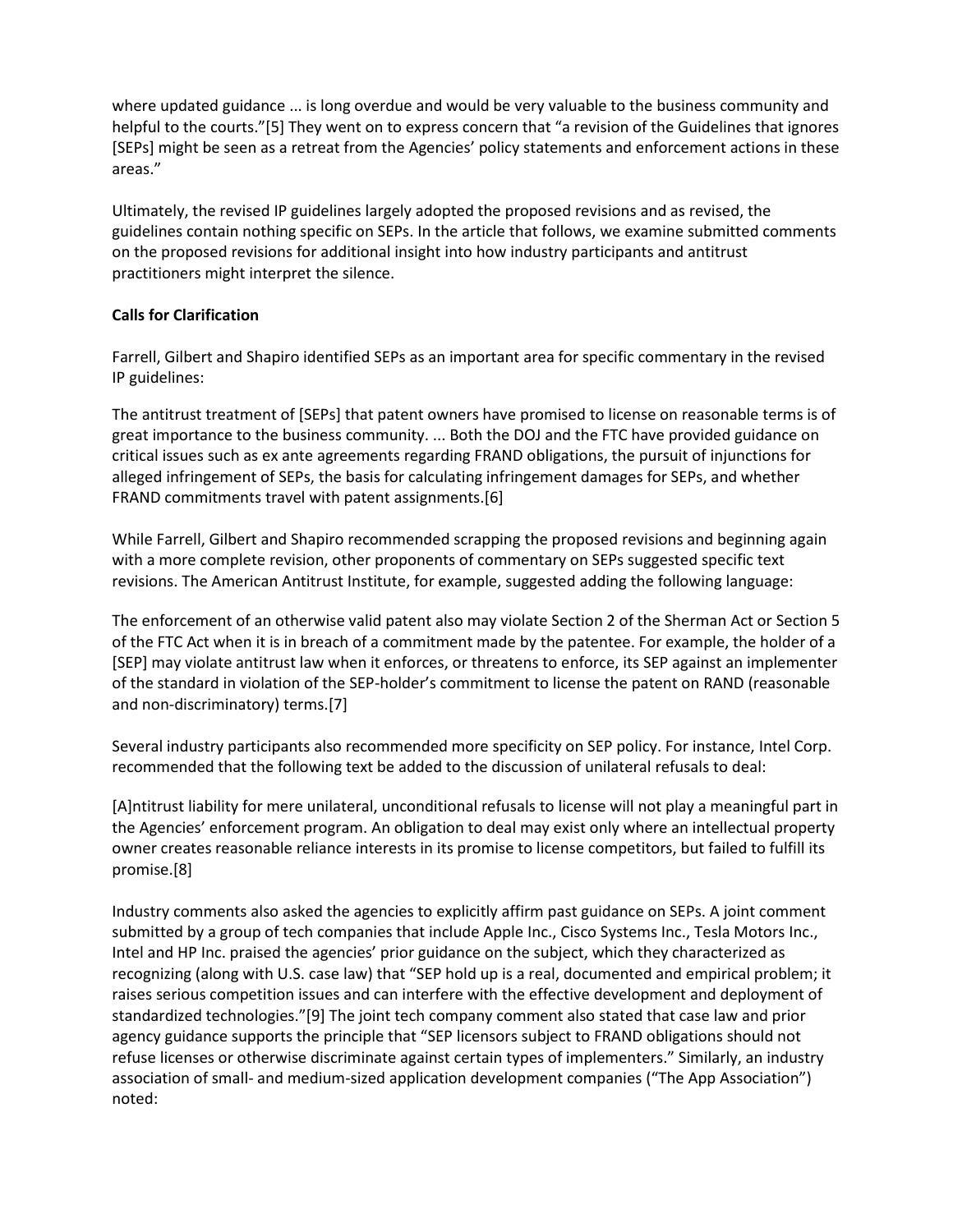We are concerned ... that the lack of reference to or inclusion in the Revised Draft Guidelines of any existing DOJ/FTC guidance on the abuse of [FRAND] commitments will be misinterpreted as a sign that such guidance is not important, or worse yet, no longer valid."[10]

The group asked the agencies to "briefly reference in its [revised IP guidelines] the existing policy guidance related to SEPs.

## **Support for Minimalism**

Despite these and other exhortations to add discussion of SEPs (and guidance on other issues) to the IP guidelines, the agencies did not make any changes in the revised IP guidelines to address SEPs directly. The Global Antitrust Institute supported this omission in their comments, stating that "the Agencies preserve the principle that the antitrust framework is sufficient to address potential competition issues involving all [IP rights] — including both SEPs and non-SEPs."[11] The GAI comments also argued that "SEP holders, like other IP holders, do not necessarily possess market power in the antitrust sense, and conduct by SEP holders, including breach of a voluntary assurance to license its SEP on [FRAND] terms, does not necessarily result in harm to the competitive process or to consumers."

Some industry comments (generally, from those with significant patent portfolios and licensing revenue streams) strongly supported the omission of specificity regarding SEPs. Nokia applauded "the Agencies' decision not to include [a specific section on SEPs and FRAND] in the guidelines."[12] The Innovation Alliance "commend[ed] the Agencies for the considered decision to omit from the draft guidelines any language pertaining to the licensing of [SEPs] or attempts to define the necessarily flexible and situationspecific concept of [FRAND] licensing."[13] Ericsson went a step further to recommend including the following language in the revised IP guidelines: "the general analytical antitrust framework for analysis of licensing related to standard-essential patents is the same for patents that are not essential to a standard." [14]

FTC Commissioner Maureen Ohlhausen also cautioned against specialized guidance for SEPs and issued a separate statement when the revised IP guidelines were published.[15] In her comment, she described the update to the guidelines as "modest" and "embracing principles of commendable flexibility." She also reiterated a prior statement that "IP issues are not a special case that requires a different competition jurisprudence." She went on to "applaud" several attributes of the revised guidelines including that "[t]here is no liability for excessive pricing without anticompetitive conduct — indeed, '[i]f an intellectual property right does confer market power, that market power does not by itself offend the antitrust laws.'"[16]

## **The Final Draft**

Despite requests for inclusion, the revised IP guidelines do not contain any specific discussion of SEPs. Indeed, just as there were very few changes between the 1995 IP guidelines and the proposed revisions, the changes between the proposed revisions and the revised IP guidelines are slight. Interpreting the silence is challenging. By declining to address SEPs directly, the resulting revised IP guidelines are consistent with comments encouraging a more conservative approach to SEP-related enforcement. Moreover, the revised IP guidelines do not explicitly embrace prior agency guidance related to SEPs. Yet, the joint DOJ/FTC press release says: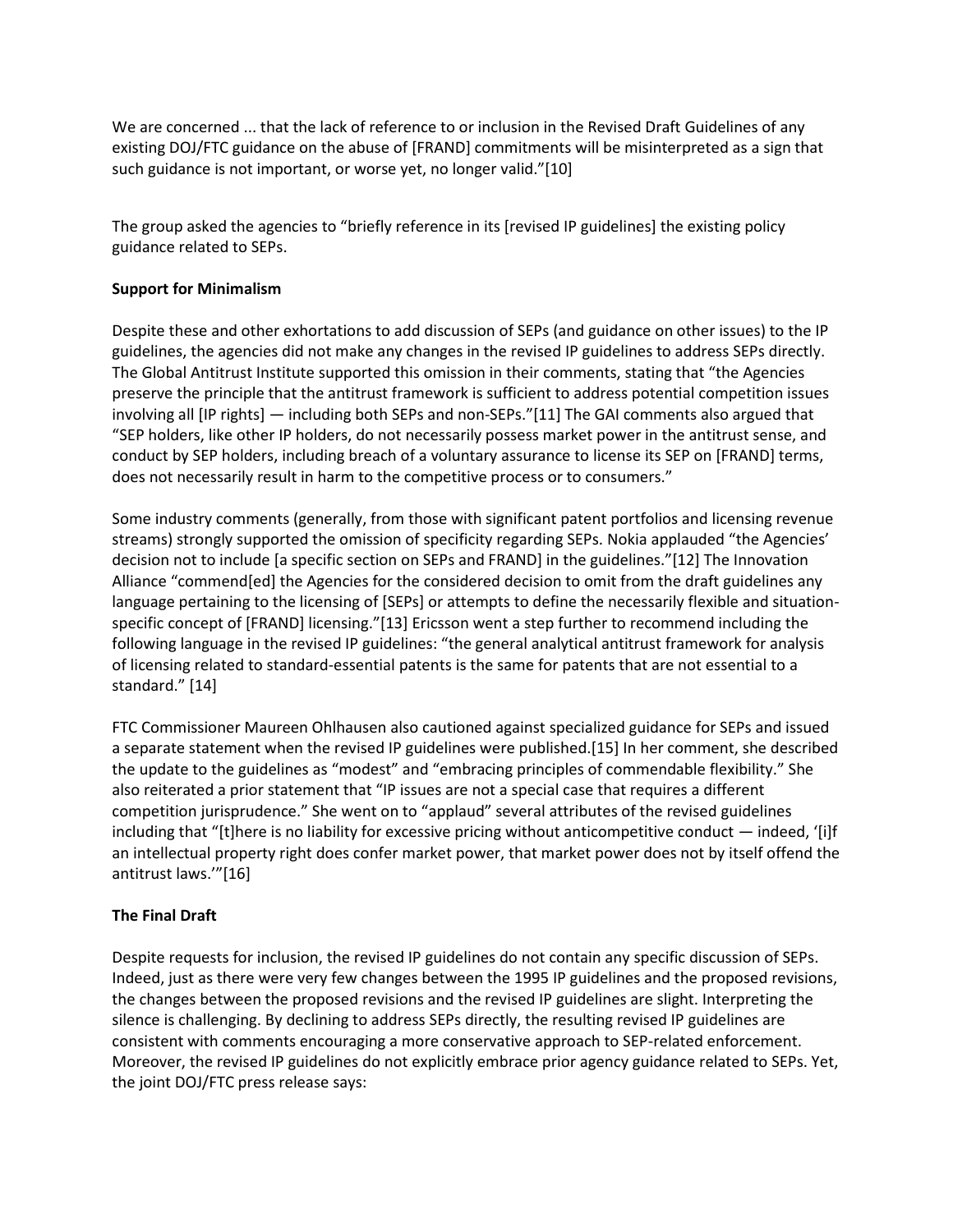In response to the desire of some commenters for the guidelines to more specifically address additional IP licensing activities, the agencies reiterate that the flexible effects-based enforcement framework set forth in the IP Licensing Guidelines remains applicable to all IP areas. In addition, the business community may consult the wide body of DOJ and FTC guidance available to the public — in the form of published agency reports, statements, speeches, and enforcement decisions — which rely on this analytical framework and further illuminate each agency's analysis of a variety of conduct involving intellectual property, including standards-setting activities and the assertion of standards-essential patents.[17]

Ultimately, the most significant comment about the revised IP guidelines may be the recognition in this FTC/DOJ press release that the guidelines do not stand on their own. Given the level of generality in the 1995 IP guidelines, antitrust practitioners and industry participants have spent the past 20 years scouring speeches, business review letters, agency reports, etc. for clues about likely agency enforcement positions on SEPs and other specific IP issues. By adopting a general approach in the revised IP guidelines, the agencies maintain maximum flexibility and affirm the significance of these supplementary sources for a complete policy picture. Indeed, only one business day after the revised IP guidelines issued, the FTC sued Qualcomm Inc. under Section 5 of the FTC Act alleging abuses of Qualcomm's standard-essential patents in order to illegally maintain its monopoly in the supply of a key semiconductor device used in cellphones.[18]

The GAI and Ohlhausen comments give indications of what the antitrust leadership in the incoming presidential administration may do with the flexibility of the Revised IP Guidelines. However, the Revised IP Guidelines equally allow future regulators leeway to develop more aggressive postures. In practice, this will continue to mean that interpreting the Revised IP Guidelines requires looking beyond the guidelines.

*Kelly Smith Fayne is an associate and Joshua N. Holian is a partner in the San Francisco office of Latham & Watkins LLP.*

*The opinions expressed are those of the author(s) and do not necessarily reflect the views of the firm, its clients, or Portfolio Media Inc., or any of its or their respective affiliates. This article is for general information purposes and is not intended to be and should not be taken as legal advice.*

[1] Press Release, Fed. Trade Comm'n & U.S. Dep't of Justice, FTC and DOJ Issue Updated Antitrust Guidelines for the Licensing of Intellectual Property (Jan. 13, 2017), www.ftc.gov/ news-events/press-releases/2017/01/ftc-doj-issue-updated-antitrust-guidelines-licensing-intellectual.

[2] Press Release, Fed. Trade Comm'n & U.S. Dep't of Justice, FTC and DOJ Seek Views on Proposed Update of the Antitrust Guidelines for Licensing of Intellectual Property (Aug. 12, 2016) www.ftc.gov/news-events/press-releases/2016/08/ftc-doj-seek-views-proposed-update-antitrustguidelines-licensing.

[3] See, e.g., Fed. Trade Comm'n, To Promote Innovation: The Proper Balance of Competition and Patent Law and Policy (Oct. 2003); U.S. Dep't of Justice & Fed. Trade Comm'n, Antitrust Enforcement and Intellectual Property Rights: Promoting Innovation and Competition (Apr. 2007); Fed. Trade Comm'n, The Evolving IP Marketplace: Aligning Patent Notice and Remedies with Competition (Mar. 2011); U.S. Dep't of Justice & U.S. Patent & Trademark Office, Policy Statement on Remedies for Standards-Essential Patents Subject to Voluntary F/RAND Commitments (Jan. 8, 2013).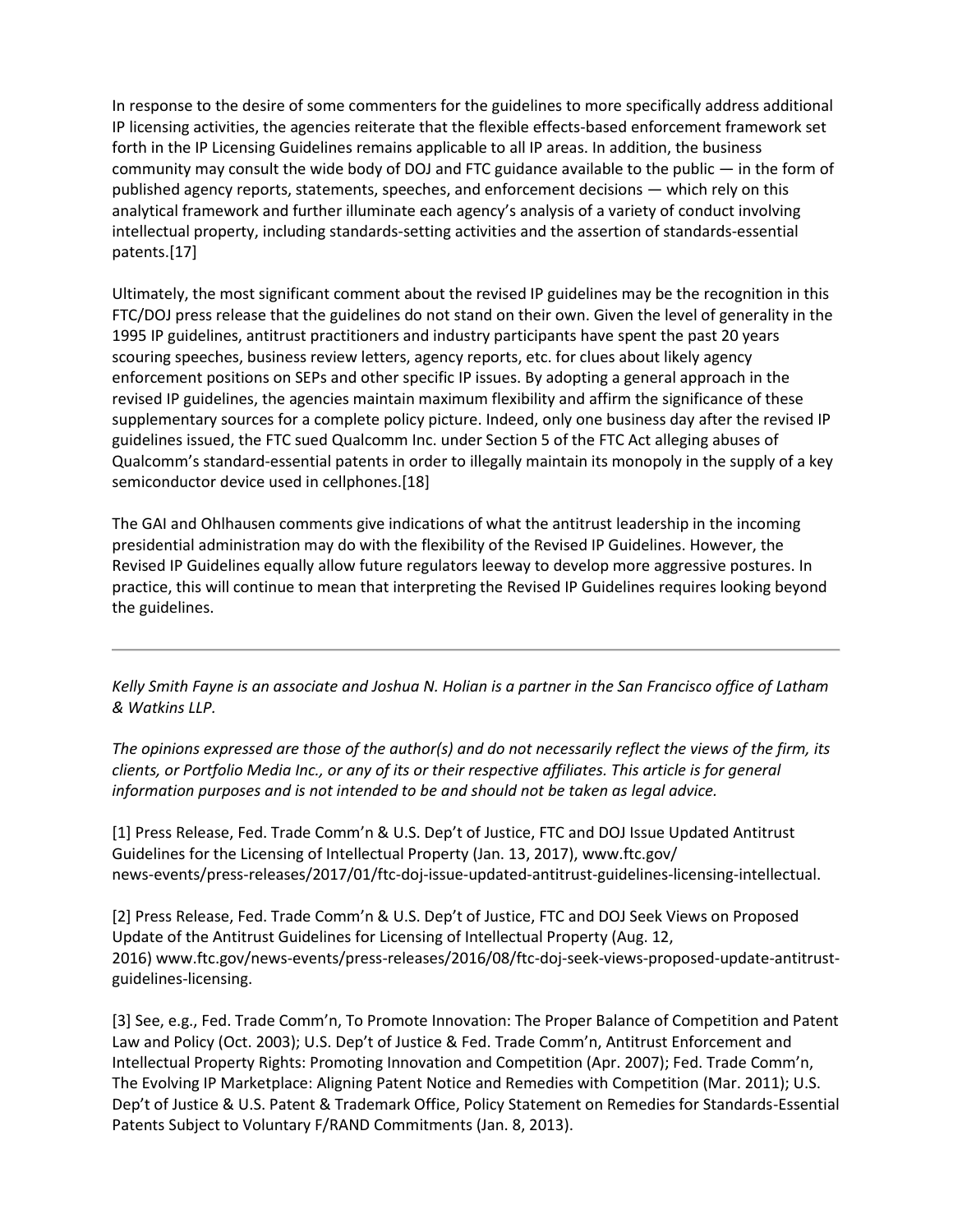[4] Comment of the Global Antitrust Institute, Antonin Scalia Law School, George Mason University, on the U.S. Antitrust Agencies' Proposed Update of the Antitrust Guidelines for the Licensing of Intellectual Property (Sept. 2016), https://www.ftc.gov/system/files/documents/ public\_comments/2016/09/00003-128906.pdf.

[5] Joseph Farrell, Richard Gilbert, Carl Shapiro, Proposed Update of DOJ/FTC IP Licensing Guidelines (Sept. 7, 2016) www.ftc.gov/system/files/documents/public\_comments/2016 /09/00002-128904.pdf.

[6] Id.

[7] American Antitrust Institute, Comments on Proposed Update of DOJ/FTC Antitrust Guidelines for the Licensing of Intellectual Property (Sept. 26, 2016), www.ftc.gov/system/files/documents/ public comments/2016/09/00023-128954.pdf (suggesting inclusion of a citation to In re Google, Inc., FTC File No. 121-0120 (Jan. 3, 2013)).

[8] Intel Comments on DOJ/FTC Proposed Update of the Antitrust Guidelines for IP Licensing (Sept. 26, 2016) www.ftc.gov/system/files/documents/public\_comments/2016/09/00022-128950.pdf

[9] Microchip Technology Inc., ip.access, Cisco Systems, Inc., Tesla Motors, Inc., Telit Communications SpA, Juniper Networks, Inc., HP Inc., ACT | The App Association, VIZIO, Inc., Apple Inc., Intel Corporation, Sierra Wireless, Inc., Multi-Company Response to DOJ/FTC Consultation re Licensing Guidelines, www.ftc.gov/system/files/documents/public\_comments/ 2016/09/00021-128948.pdf (citing, in addition to civil case law, Renata Hesse, Deputy Assistant Attorney General, U.S. Dep't of Justice, Six Small Proposals for SSOs Before Lunch, Remarks as Prepared for the ITU-T Patent Roundtable (Oct. 10, 2012), www.justice.gov/atr/file/518951/download).

[10] ACT | The App Association, Input to U.S. Department of Justice and the Federal Trade Commission on Proposed Updates to the Antiturst Guidleins for the Licensing of Intellectual Property (Sept. 26, 2016), www.ftc.gov/system/files/documents/public\_comments/2016/09/ 00017-128936.pdf.

[11] Comment of the Global Antitrust Institute, Antonin Scalia Law School, George Mason University, on the U.S. Antitrust Agencies' Proposed Update of the Antitrust Guidelines for the Licensing of Intellectual Property (Sept. 2016), www.ftc.gov/system/files/documents/ public\_comments/2016/09/00003-128906.pdf.

[12] Comments of Nokia on the Proposed Revisions of the Antitrust Guidelines for the Licensing of Intellectual Property (Sept. 26, 2016), www.ftc.gov/system/files/documents/ public\_comments/2016/09/00013-128925.pdf.

[13] Innovation Alliance, Proposed Update of the 1995 Joint DOJ/FTC "Antitrust Guidelines for the Licensing of Intellectual Property" (Sept. 26, 2016), www.ftc.gov/system/files/documents/ public\_comments/2016/09/00012-128924.pdf (the Innovation Alliance describes itself as "represent[ing] innovators, patent owners and stakeholders from a diverse range of industries that believe in the critical importance of maintaining a strong patent system that supports innovative enterprises of all sizes.").